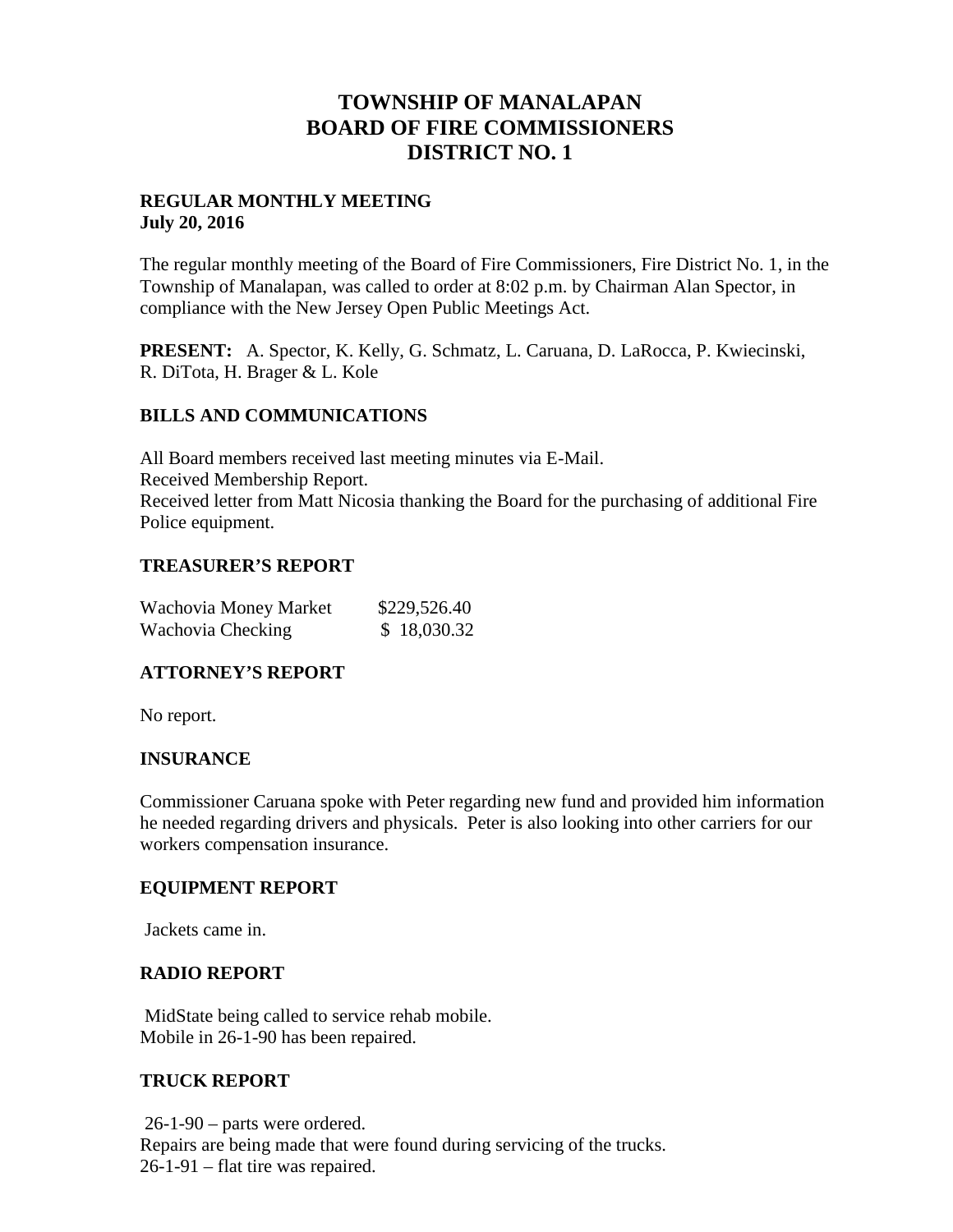### **CHIEF'S REPORT**

We have had 44 calls for the month so far and 480 calls for the year. Membership has been advised that all physicals need to be completed by September  $30<sup>th</sup>$ . Conducted a hotwash of the 3 alarm fire from this week. Signed a MUA agreement with Earle; waiting for a signed copy back. Spillman system is working out well.

## **ASSOCIATION REPORT**

Spoke with a new accountant regarding accounting services.

#### **TRUSTEES' REPORT**

No report.

#### **OLD BUSINESS**

See attached.

#### **NEW BUSINESS**

Commissioner Kelly made a motion to pay all vouchers; this was seconded by Commissioner LaRocca. All voted aye.

Commissioner Spector made a motion not to exceed \$400 to purchase command vests; this was seconded by Commissioner LaRocca. All voted aye.

Commissioner Kelly made a motion to purchase replacement hose that failed testing and/or damaged in fires; this was seconded by Commissioner LaRocca. All voted aye.

Commissioner Kelly made a motion to purchase replacement unserviceable scott straps; this was seconded by Commissioner Schmatz. All voted aye.

Commissioner Kelly made a motion not to exceed \$1,500 to purchase fire prevention items; this was seconded by Commissioner Spector. All voted aye.

Commissioner Spector made a motion not to exceed \$600 to purchase replacement curtain for rehab trailer; this was seconded by Commissioner LaRocca. All voted aye.

Meeting opened to the public at 8:30 P.M.

A motion was made by Commissioner Spector to adjourn; it was seconded by Commissioner Kelly and all voted aye.

Meeting adjourned at 8:32 P.M.

Respectfully submitted, Kenneth Kelly, Clerk